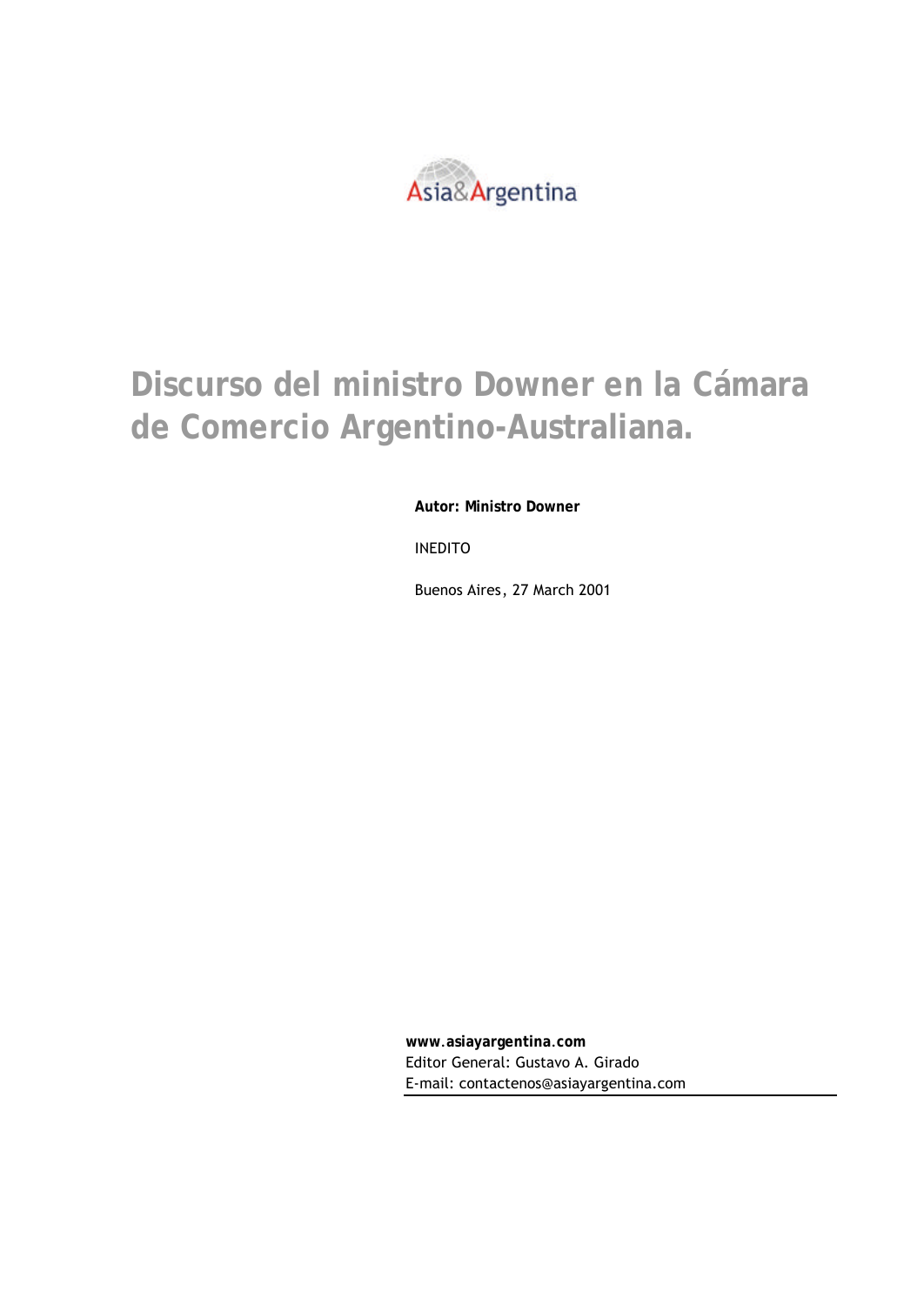

## (Introductory words not recorded)

We came to a point where we thought that as a country we could do a lot better than we were doing. After all we have a vast land mass, which means we have cheap land, we're very rich in natural resources, and we have a high level of education in Australia, so we have a highly educated workforce. We didn't think, though, as we got to the early 1980s that we were doing as well as we could as a country.

We have really gone through a process of continuing - and at times very difficult - economic reform, according to a particular model on how to run an economy, ever since the early 1980s. Our model is basically the liberal market, capitalist, competitive model. Sometimes it is referred to outside of countries like Australia, the United States and Britain as the "Anglo-Saxon" model. Well, we don't call it that ourselves, we just think - this is a very simple point, and one I made to the President today - that there was never a liberal market economy that was poor, and that has been the guide for us. There have been plenty of closed economies or semi-closed economies that have done very poorly, some that have done extremely badly, and some that are in or around that part of the world. But we never saw an open, liberal economy that was a poor economy.

So what we started to do was make a whole series of structural changes from the early 1980s. The first significant change - and I'm not giving you advice that you should do this - was that we floated the Australian dollar. So the Australian dollar is entirely determined by international market forces. From time to time there is an intervention by our Central Bank, which is called the Reserve Bank of Australia. But that intervention is only for market smoothing operations, it doesn't to change the general direction of the exchange rate.

The second thing that we started to do was to deregulate our financial sector. Mind you, this might have started a little earlier, but what we importantly did through the 1980s was the deregulation of our financial sector to make it more competitive. We used to keep out foreign banks from Australia, because we thought "Banking and finance is very sensitive and we shouldn't allow foreign banks to get in too aggressively into our wholesale and retail banking in Australia". We decided after a while that maybe that wasn't right. One of the problems we had was that our banks weren't sufficiently competitive because there wasn't enough outside competition for those banks. So we opened up our financial sector to competition. A lot of foreign banks came into Australia and they are now still able to operate both at the retail and wholesale levels. In Australia, foreign banks are able to open up branches if they want in competition with the existing Australian banks. They don't very often do it, but the fact that they could do it is an extraordinary discipline on Australian banks. Now I've spent a bit of time talking about the financial sector reform because I do think it is enormously important to have an efficient financial sector. And governments will never make the financial sector efficient; we all know - and I am a politician and a Minister - we all know governments wouldn't have a clue on how to run banks and financial institutions, I respectfully leave that to business itself. The only proviso is that it is very important to have a proper prudential supervision of financial institutions, and I don't think we did that very well during the 1980s, and some of our banks got into a lot of difficulties in the late 1980s. But that has been tightened up a great deal in Australia now and so the quality of prudential supervision by the Central Bank and other public authorities operates in a framework where beyond that, and beyond the basic rules of the market, there is just open competition. And that applies to the insurance sector and various other markets, from the stock market through to futures markets and all of those sorts of things. That was the second very important reform we made in our country, to restructure our financial sector.

At the same time, we did something that I think as a country was very courageous politically, and that was that we embarked on the great adventure of substantially reducing tariffs. In the earlier part of the 20th Century we operated, particularly for our manufacturing sector, behind high tariff walls - you know, 40, 50% tariffs. We decided that wasn't going to work for us, and so particularly during the 1980s, into the 90s and up until now we have been basically dismantling the tariff walls in Australia. That has been incredibly successful. I know that there are critics of this policy in Australia, and there are some who challenge it, but at the end of the day it has in fact been very successful. Because what it has done is to force our businesses to become outward looking instead of inward looking. It has forced them to say "If we're going to survive, we've got to get into the international marketplace, but to get into the international marketplace we're going to have to become more competitive." And that doesn't mean just reducing costs, by the way, it also means using means using your brain and making sure that you come up with higher quality products.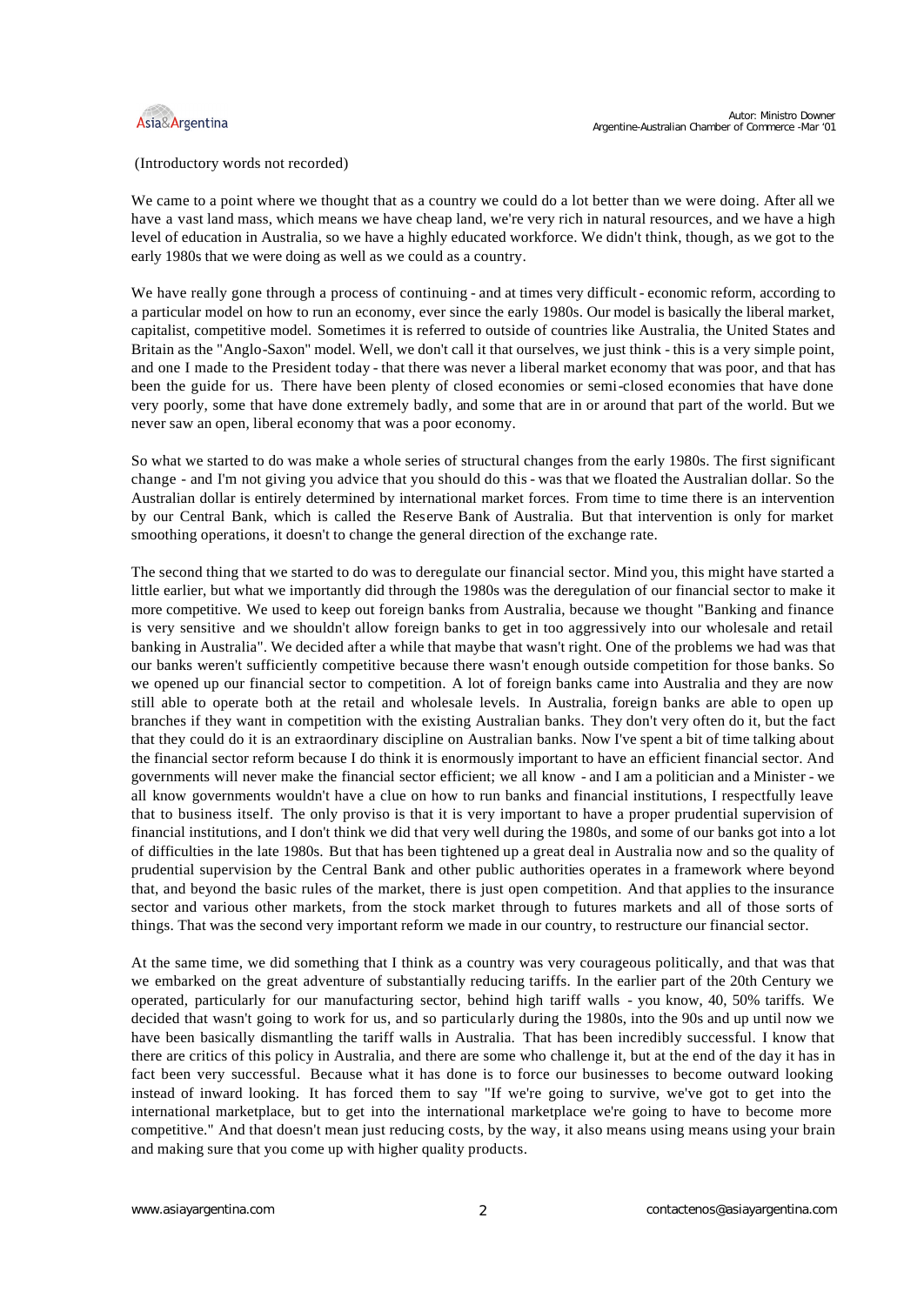

For example, in our automotive industry, which used to have tariff protection of 50 or 60 percent - now it is 15 percent, which is one of the highest rates of protection of any industry, but it has come down enormously - we used to make a lot of cars and they were basically very bad. Now we make a lot of cars and they are basically very good and we export more cars than we do wool (in value, obviously). We export cars to your next door neighbour, Brazil, and to the Middle East, Asia, the United States and so on. We could never have done that before we reduced tariff barriers because there was never any incentive for our automotive industry to be competitive, and to have high levels of productivity and produce quality products. Because we are never going to be a low-wage country; we are a very high-wage country, and therefore we need to concentrate on high productivity and high quality products - with a good design, those sorts of things. I often say to people, "How is it that a country like Germany, which must have amongst the highest wages in the world, can be such a massive car exporter?" And the answer is "Because although the cars are very expensive they are believed to be very good." (Personally, I think they are very good.) In our case we had to move the quality of our manufacturing very substantially up, and so the reduction in tariffs, the opening of manufacturing to the international marketplace, have forced businesses to improve the quality of their products, and it has proved pretty successful. And so that was the first wave of changes that we made in Australia.

The second wave of changes has equally been focused on this question of competitiveness and productivity. We've had very rigid labour markets in Australia - a very, very long tradition of labour market rigidity. And that doesn't mean a lot in other countries because different countries do these things in very different ways. But basically what we said is that we will reduce the rigidities in the labour market to allow there to be much more labour flexibility. Now, not just flexibility in wages, but flexibility in working hours, flexibility in the details of work: when people take their vacation, what hours they go to work, what hours they come home. All of these things have been made a great deal more flexible. Which has had the effect of not only making people more relaxed about their work, because they are able to adjust their times and hours in a way that suits their broader lifestyles, but it has ensured that there has been substantial improvement in productivity.

So we have focused on making these changes for a long time, but the last and very important point about it is that we have also had to focus on the role of government in this process. Now I've been talking about how we have been basically getting government out of the marketplace. Government has not been the solution to the problem government, in the main, has been the cause of the problem. When it comes to government, though, it must provide education services, it must provide for the defence of the nation, it must ensure that things like transport and communications are properly provided for, a good health system - in our case quite an extensive social security system - and all those sorts of things. And these are big money, they are enormously expensive things to do. So we say that the performance of government has a significant bearing on the economy.

What we have to ensure is that government doesn't spend more than it earns, just as a business shouldn't be spending more than it earns. Government should not be accumulating debt endlessly, and placing more and more costs, just of debt servicing, on taxpayers down generations. Particularly in the last 5 or 6 years we have really addressed this issue. Five years ago we had a budget deficit of 11 billion dollars; in the last year we've run a budget surplus of around 6 or 7 billion dollars. We have got rid of our deficits and started to generate surpluses and we have paid off vast chunks of government debt. So the government debt now, as a proportion of GDP in Australia, is only around 4 or so percent. And we believe - all going well - that in the next 3 or 4 years we will be able to eliminate government debt altogether, which will be the first time Australia has eliminated government debt since 1901, when the six original colonies of Australia came together to form the one nation. It is our ambition to eliminate government debt altogether, and we'll see that we do. And how have we reduced government debt? We reduced government debt not exclusively, but predominantly with the proceeds of privatisation. Because we took the view that governments weren't very good at running businesses, and so we'd better get the private sector to run businesses, and we privatised a large number of government-run enterprises. And not only did we privatise them and used the proceeds - particularly in recent years - to reduce government debt, but we also created competitive markets. Because it is our view that not only should you have private companies operating in business - as you certainly should - but they must be in a competitive market. Otherwise the private companies will just start extracting monopoly rates from the marketplace and generate great inefficiencies.

Now, those companies that once - in our case - had monopolies or virtual monopolies or oligopolies were terribly unhappy when they were told we were going to create competitive markets. But the fact is that, for the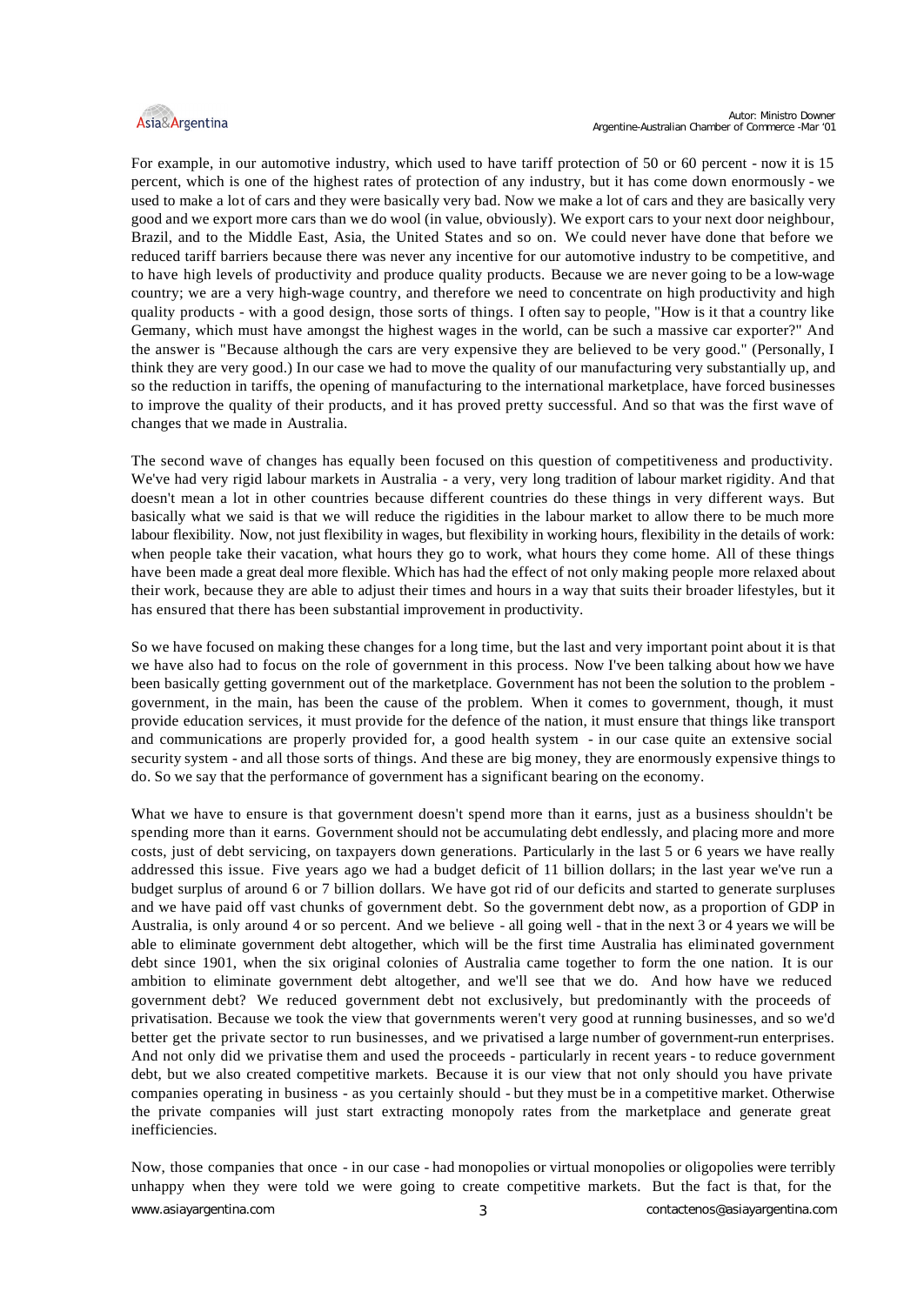

consumers, prices have come down enormously, the quality of services and products has increased vastly. Our air services have become very much cheaper, the number and variety of flights has changed very much for the better. Telecommunications have become a great deal more competitive. We've seen much cheaper phone calls provided, much more extensive services provided, and so the list goes on. Of course, this has an overall effect on the economy, since the government has gone out of a lot of these areas, sold the assets and used that money to pay off debt. So all of this reform process has served us very well.

The last change that we made - and there will be many more that we'll have to continue to make in the years ahead, because this is a process that never ends - was a change to our taxation system. I won't bore you with the details of those changes, but basically we introduced a broadly-based value added tax system, we abolished our old sales tax that we had before that, and we reduced the burden of income tax. So our VAT, or as we call it in Australia the Goods and Services Tax, is of 10%, which is pretty low by the standards of the world. And we have been able to reduce income taxes somewhat. The integrity of our tax system of course is a very important issue. It is a very sensitive issue in every country. If you charge people too much tax then they will invest a great deal of money trying to avoid paying tax altogether. If you have a tax system which is poorly designed there will be an enormous number of loopholes in that tax system, and clever accountants and lawyers will be able to construct schemes to avoid paying taxes or else minimise the payment of tax. So those sorts of issues have been enormously important to us, and whilst I don't know that the Australian people would always say that they like the Australian tax system, we think it basically serves our interest very well.

So when I make this speech to you today I guess I feel I am putting a very positive interpretation on the way Australia is going. And we've certainly seen good results from all of this reform. We've seen our economy for 14 consecutive quarters in a row grow by more than 4% a year. That is a very high rate of growth for an industrialised economy, for a developed economy. We've also seen very significant growth in our productivity in Australia in recent years. We have, actually, in the very last quarter, seen negative growth in Australia, but we see this as a one-off factor brought about in particular by the Olympic Games, which were just at the beginning of the quarter, and when they finished there was a bit of a loss of activity, as you can imagine. And the changes we made to the tax system made some sectors of the economy, particularly in housing, bring a lot of activity forward in advance of the tax changes, and so of course there was less activity through the latter part of last year.

But generally speaking, on average, our performance has been better in the last few years than it has ever been before. And that is because we have made this enormous - if you like, very rational - commitment to economic reform.

Let me make one other point, speaking here as a politician - you must be told this, because if you are ever thinking of going down this path it is worth reflecting on it - a lot of this reform is not popular. It actually is not a great vote winner. It is always a vote winner to appease producer interests, and to appease the interests of those who squeal. That is always perceived to be good politics. Don't let the noisy get too noisy - oil squeaky wheels, we sometimes say. So we actually do have a few squeaky wheels in Australia, because we haven't been doing that, and maybe politically we need to do a little bit more of that between now and the next election. Time to get out the oil and do a little oiling of squeaky wheels. But let me just say that we have been very dedicated and we will continue to be very dedicated to the reform program, and in doing that we have spent a fair amount of money in looking after the people who are the losers in that process. For some people there is a disadvantage that comes with reform, and therefore there need to be packages put together to help those people. That can be quite costly, but it is better to do that than to avoid the process of reform altogether. Because if you avoid the process of reform altogether, then you will be damned to a very difficult future. If you try to compensate, in one way or another, the losers from the reform process, you might be able to afford it, and that is certainly the approach we've taken in our country.

Let me finally say that this enormous restructuring of the Australian economy over the last 20 or so years has been very good for the psyche of the nation, in that it has helped us engage much more with the outside world and with globalisation. There was a time when we used to be predominantly an agricultural and mineral producer, and we still are a significant agricultural and mineral producer, but agriculture today in Australia is only about 3% of GDP. The information and communications technology sector is very much bigger in Australia than agriculture - it's about up to 7 or 8 % of GDP. Our mining sector too is I think about 12% of GDP. Services are about 64% of GDP. And in terms of information and communications technology, which is so much at the heart of high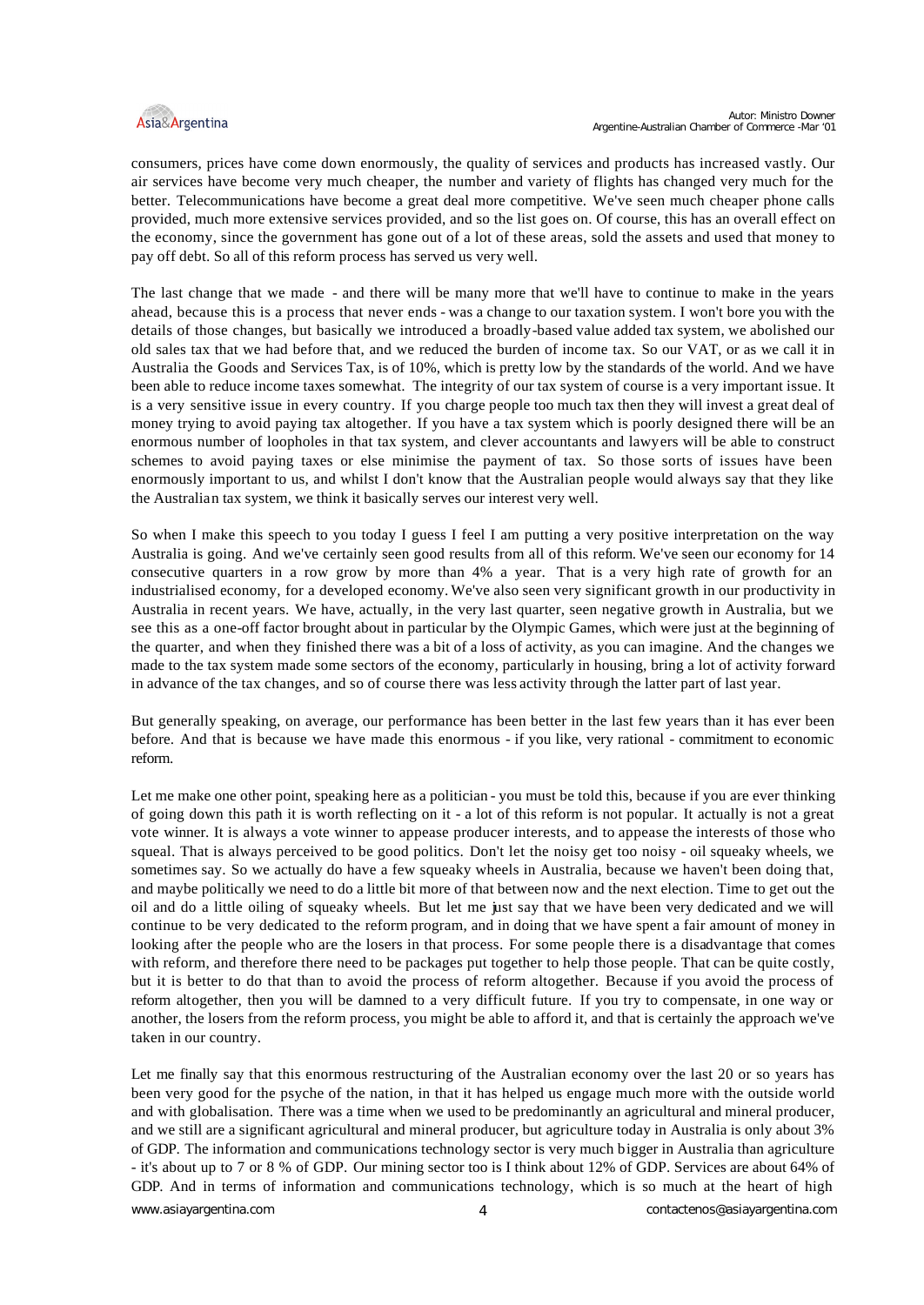

productivity - one of the reasons the United States economy grew so fast over the last few years was because of the introduction of information and communications technology - we've seen that in Australia as well. Today it is a very big sector of our economy, and the level of penetration of personal computers and Internet and so on in Australia, and the application to business of this technology, has been one of the highest in the world- the 5th or 6th highest in the world. It's been quite successful. I think it's the liberal market that has encouraged that. A lot of this technology is imported, particularly computer hardware - computer software we are a net exporter of, we write a lot of that stuff and then export it. But we have become a much more outward looking, engaged country than we used to be. Trade as a proportion of our GDP has nearly doubled over the last few years.

That brings me finally to Argentina. As a result of all of these changes - and as a result of changes here in South America as well, and particularly in Argentina, with the gradual opening up and liberalisation of your economies we have started to become much more involved with you, and I think that is something that for us is enormously welcome. Some of you here represent Australian comp anies or Australian investors, and Australia is the 7th largest foreign investor here in Argentina, even though Australia is only the 14th biggest economy in the world. The significant amount of investment that there is in the mining sector, but not just in mining, in agribusiness, in cinemas, in ports in Buenos Aires, and so the list goes on - it very much reflects the much more outward looking approach there is in Australia, and the desire of Australians to engage much more fully with this part of the world.

So I very much hope that we are at the beginning of a period of enormous economic engagement between Australia and Argentina, and a real flowering of our political relations as well. And for that reason I am here and I must say I very much appreciated the opportunity to come to Buenos Aires, to meet people and to hear the good news about how Australian business is doing here. I know you're going through a difficult time in Argentina; I think however you should take a message of hope away from me, and that is that we look upon other countries in the world in the medium term. We go through good years and bad years, good months and bad - everybody does. No matter how much economic reform we've had in Australia, we've had our good months and our bad months as well: we've actually been going through a more difficult period in the last few months. But you always have to look at things in the medium term, and it is our view that the medium term prospects of this country are excellent.

This is a country with an extremely educated population and workforce; this is a country with an enormous wealth of natural resources. You have close and easy access to the rest of Mercosur, in other words vast markets, and with enormous potential through ideas such as the Free Trade Agreement of the Americas, your link to the European Union and so on, which make Argentina a country with enormous potential for a country like ours. We wish you well through your difficult period right now. You will obviously get through it, and your government - I know from talking to them - has an enormous degree of determination to work its way through it. I'm sure they will be supported by the business community here - business communities do sometimes support governments through difficult times. I think that you should take it from me that the view we have in Australia is that the medium term outlook for Argentina is extremely good and we look forward to being a close friend and a partner of Argentina.

Thank you very much.